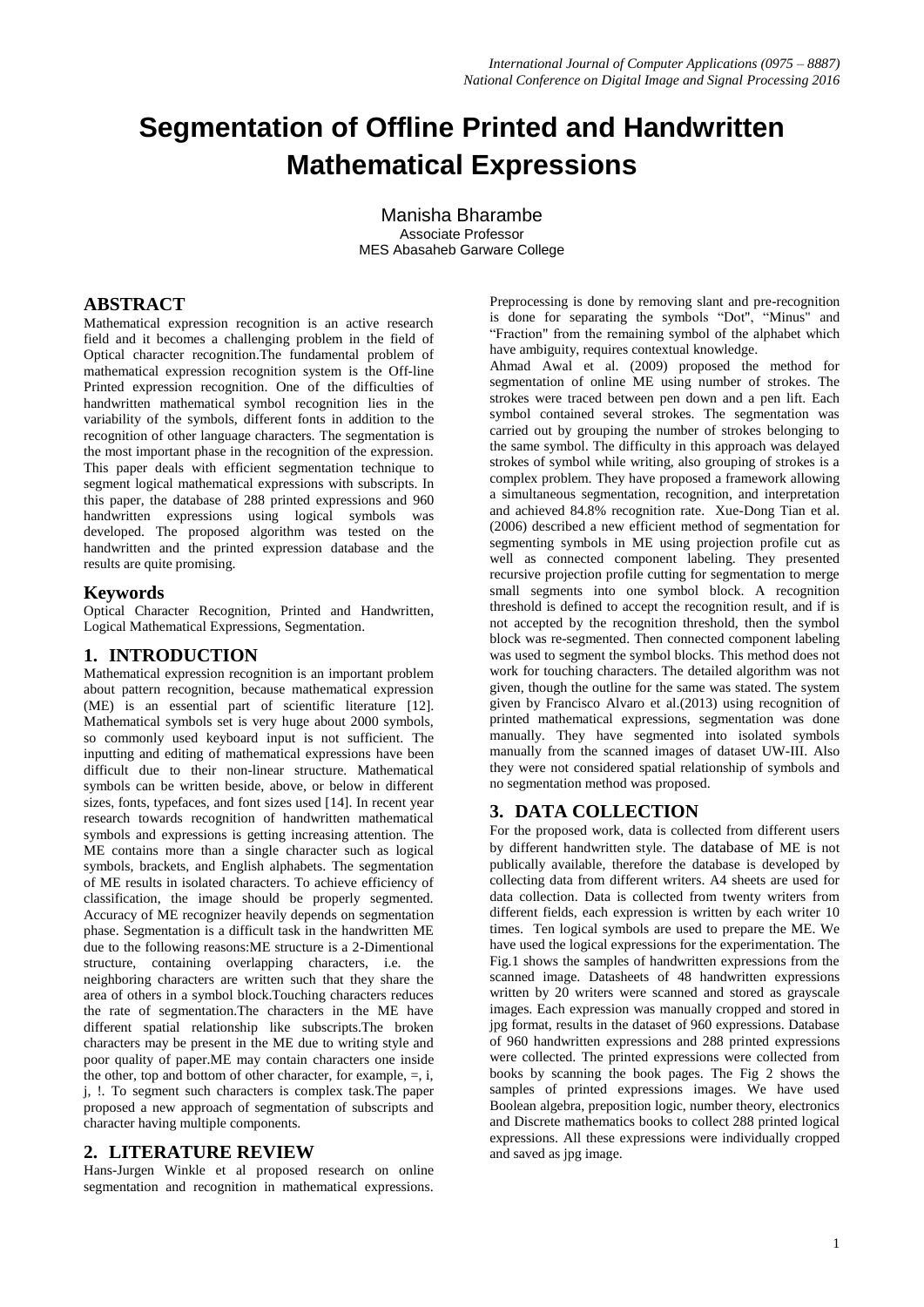

**Fig 1: Handwritten Expressions**

| $(p \oplus q) \rightarrow (p \oplus \neg q)$ | $(a \vee b) \wedge (a \vee 0)$                | !a A b                         |
|----------------------------------------------|-----------------------------------------------|--------------------------------|
| Xo ∨ yo                                      | $f(a \oplus b) \Rightarrow f(a) \vee f(b)$    | $a_1 \wedge b_1 \rightarrow 1$ |
| $p \wedge (r \rightarrow s)$                 | $\sim (p \wedge \sim r) \vee (\sim q \vee s)$ | $\sim \sim$ av $\sim b$        |

#### **Fig 2: Printed Expressions**

# **4. EXPRESSION PREPROCESSING**

Handwritten images of expressions written on A4 sheet are scanned and store in .jpeg format. The image is RGB image. RGB image is converted into grayscale image. Grayscale image is converted into binary image, using a suitable threshold value by Otsu's method. The noise is removed from the image using median filter.The morphological operation image opening is used to separate touching symbols, dilation is used to join unconnected pixels..Image thinning is used to reduce space while storing topological information of an image.

#### **5. SEGMENTATION**

In the segmentation stage, the image of a sequence of characters is decomposed into sub-images of individual characters. In the proposed work, the pre-processed input image is segmented into isolated characters and symbols by assigning a number to each character using a labeling process. Each individual character is uniformly resized into 64x64 pixels for extracting its features.The connected component labeling method was used for segmentation. The Label matrix *L* was used to store the output of connecting components and *N* was used to store the number of components.  $V = \langle x l, y l \rangle$ *xw, yw>* was used to define the bounding box (smallest rectangle region), where *< xl, yl>* specifies the upper left corner of the bounding box, and *< xw, yw>* specifies the width of the bounding box (BB) along x-direction and ydirection. The vector  $C = \langle x_c, y_c \rangle$  specifies the center of the bounding box, where  $x_c$  =horizontal coordinate of the center and  $y_c$  = vertical coordinate of the center as shown in Figure 3.

#### **5.1 Algorithm for Segmentation**

The segmentation experimentation was performed using Matlab. The algorithm is given below:



**Fig 3: Structure of character**

*5.1.1 Algorithm : Segmentation 1* **Input:** Expression image in gray scale. **Output**: Isolated characters of an expression.

#### **Method:**

**1.** Read the image of expression and apply median filter to gray scale image to eliminate noise.

**2**. Binarize the image to obtain foreground as 0 and background as 1.

**3**. Crop the image, and store height of the image, *r*.

**4**. Invert the image, to obtain the expression as 1 and background as 0, Apply morphological operation to close the gaps between the pixels.

**5.** For  $i = 1$  to  $N (N =$  Number of characters in the expression)

Obtain the connecting components of the image with labeled  $\mathbf{L}$ 

**6**. Repeat steps 6 to 11 for N times to segment each character from the expression using BB.

Obtained the values of BB *(xl, yl, xw, yw*) using properties of the image region and store these values in vector *V* as follows:

*Properties=regionprops(L,'BoundingBox','Area');*

#### *V =cat(1,properties.BoundingBox);*

**7**.Obtained area of the region by *area=[properties.Area];*

**8**. Process the image of an expression to merge the multiple connected components using vector *V* and *area* as in the algorithm '*Segmentation2***'.**

**9.** Find the Centroid, *C* of each BB.

**10**: Identify the subscripts of an image by using *subscriptdecision rule.*

**11**.Label the each component as 'sb' for subscripts of image and 'up' for the component other than the subscripts.

**12**. Obtained segmented characters.

**13**. Obtain label structure of each character with three fields: (class label, sb/up, index )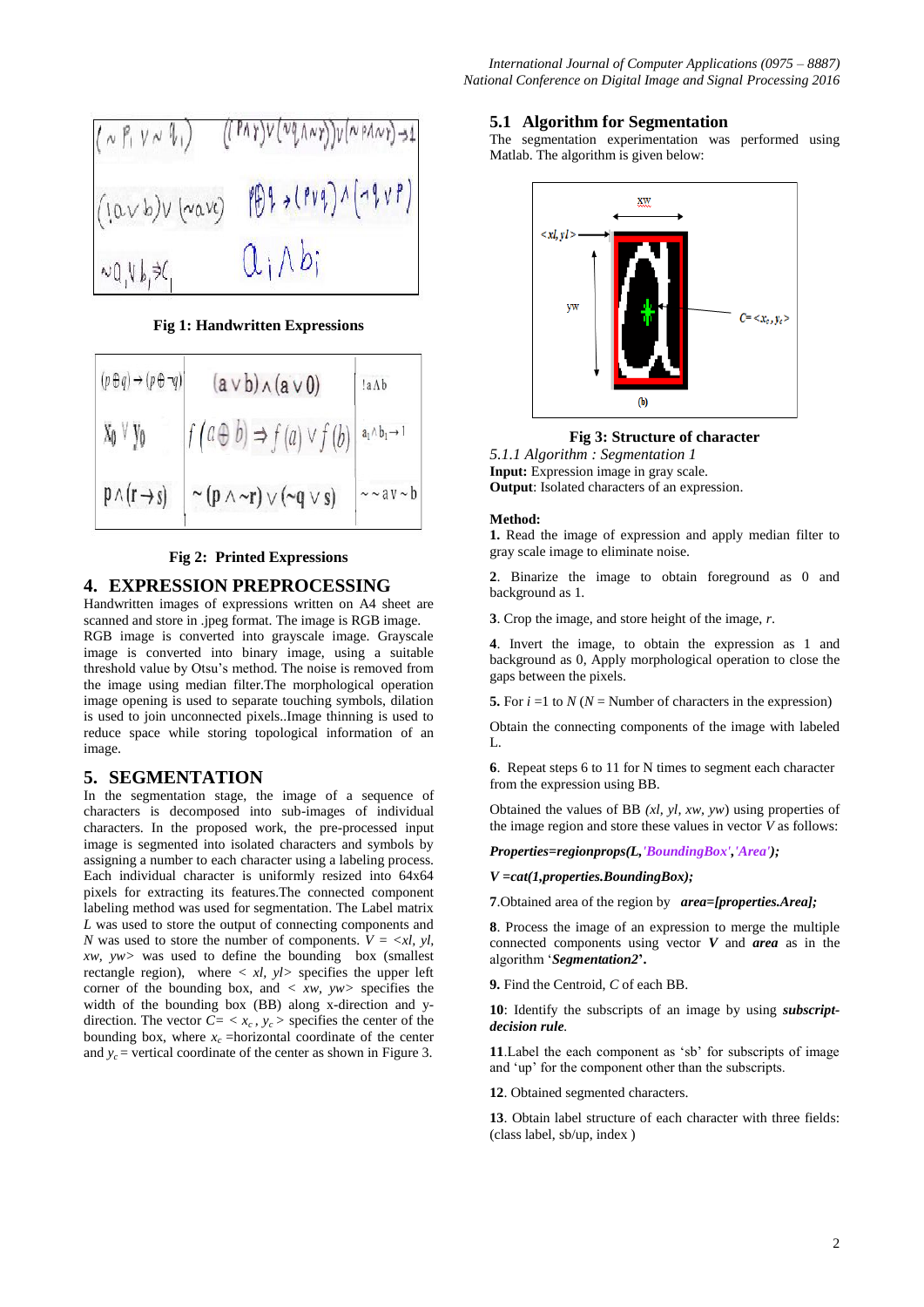## **Subscripts decision rule:**

*If yl>= r/2*  $\pm$  2 *and yw<=r/2*  $\pm$  2 *and y<sub>c</sub> >=r/2, then it is a subscript.*

*Where, r = height of the expression image. If subscript, then label of sub-image of subscript is 'sb' else 'up'.*



#### **Fig 4: Segmentation of handwritten and printed images with subscripts**

## *5.1.2 Algorithm: Segmentation2*

This algorithm is used to merge the characters with multiple connected components such as i, j and ! as shown in the Fig 5 and Fig 6.

**Input:** BB of each character of the image. **Output**: BB after merger. **Method:**

**1**. Read each component of the image till the end of the expression.

**2.** If (abs (*xl* of  $i^{th}$  *component* - *xl* of  $(i+1)^{th}$  *component*) < 30 and *area of*  $(i+1)$ <sup>th</sup> component < 60 then  $x = x \cdot l$  of  $i^{th}$  *component* 

 $vl = vI$  of  $(i+1)$ <sup>th</sup> *component* 

 $xw = xw$  of  $i^{th}$  *component* + *xw* of  $(i+1)^{th}$  *component* 

 $yw = yw$  of  $i^{th}$  *component* + yw of  $(i+1)^{th}$  *component*+  $20$ 

**3**. Store the values *(xl, yl, xw, yw)* of new BB for segmentation.



**Fig 5: Segmentation of the character having multiple component a) Binary image b) Inverted image c) BB of 5 components d) BB after merging**



**Fig 6: BB and centroid of expression i**۸ **j**

# **6. EXPERIMENTAL RESULT**

In the handwritten ME segmentation, the segmentation accuracy depends on the writing of the writer, i.e. proper space between the characters. An experiment was carried out on 35 printed expressions. The number of occurrences of each expression varies from 5 to 15 times with different fonts, results in total 288 printed expressions. An experiment was carried out on 48 handwritten expressions. Each expression was written by 20 different writers, results in 960 expressions. The segmentation rate for handwritten expressions is shown in the Table 1. The average segmentation rate (SR) is the percentage of correctly segmented characters in the expressions. It is computed as,

$$
SR = \frac{correctly\ segmented\ characters}{total\ number\ of\ characters\ (t)} * 100
$$

*where t= number of characters in expression\* number of occurrences of expression*

The Expression Segmentation Rate (ESR) is the percentage of correctly segmented expressions from the total number of expressions.

It was observed that the characters !, i, and j are correctly segmented and result of segmentation was improved by using the proposed segmentation method. The handwritten character  $\implies$  reduces the segmentation rate relative to that of in printed expressions. The segmentation rate for printed expressions is shown in the Table 2.

# **7. CONCLUSION**

From 960 handwritten expressions, 105 expressions were incorrectly segmented. From 288 printed expressions, 20 expressions were incorrectly segmented. The average segmentation rate of handwritten expressions and printed expressions was **89.06%** and **93.05%** respectively as shown in the Fig 7. The average segmentation rate of the printed expressions was higher relative to that of in handwritten expressions. The segmentation rate was reduced due to overlapping characters and touching characters. These segmented characters are inputted to the feature extraction phase, to recognize the character. The proposed method of segmentation was used to improve the segmentation rate, which in turn improve the recognition rate of the ME significantly.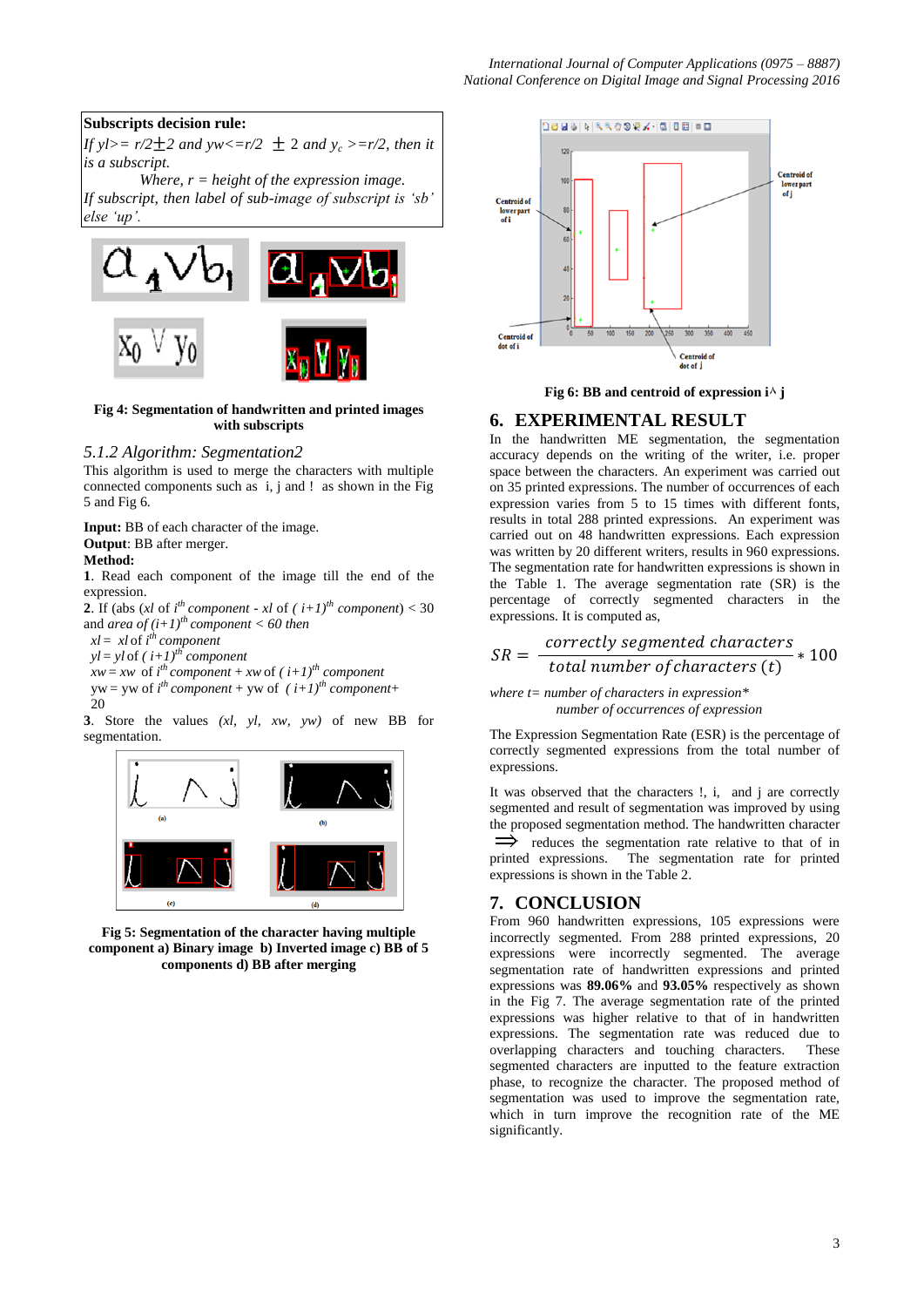# **8. ACKNOWLEDGMENT**

The author is grateful to Dr. M. S. Prasad for his contributive support and encouragement during this work.

#### **9. REFERENCES**

- [1] Ahmad Moritaser Awal, Harold Mouchere, Christian Viard Gaudin. Towards Handwritten Mathematical Expression recognition IEEE 978-07095, 2009
- [2] Ahmad Montaser Awal, Harold Mouchere, Christian Viard Gaudin. The problem of Handwritten mathematical expression recognition. ISBN, 978-0- 7695-4221-8,2010.
- [3] Bharambe Manisha, "Recognition of Offline Handwritten Mathematical Expressions", International Journal of Computer Applications ISSN: 0975– 8887,Vol. 108-No. 2 April 2014
- [4] Bharambe Manisha, "Logical Symbol Recognition using Normalized Chain code and Density Features", International Journal of Engineering Research & Technology (IJERT), ISSN: 2278-0181, Vol. 3, Issue-12, December 2014, pp: 619-62
- [5] Hans Jurgen Winkler and Manfred Lang. On-Line Symbol segmentation and recognition inHandwritten mathematical expressions, 0-8186-7919-0/97,IEEE
- [6] His-Jian Lee And J. Wang. Design of a mathematical expression recognition system, 0-8186-7128-9/95,IEEE
- [7] Kang kim, Taik Rhee, Jae LEE. Utilizing consistency context for handwritten mathematical expression recognition. 978-0-7695-3725-2/2009 IEEE
- [8] Kazuki Ashida, Masayuki Okamoto, Hiroki Imai, Performance Evaluation of a Mathematical Formula Recognition System with a large scale of printed formula images, Proceedings of the Second International

#### Conference on Document Image Analysis for Libraries (DIAL'06),0-7695-2531- 8/06, 2006 IEEE

- [9] Xue-Dong Tian, Hai-Yan Li, Xin-Fu Li. Research on symbol recognition for mathematical expressions. 0- 7695- 2616-0/2006 ,IEEE.
- [10] Xie,Xiaofang. On the recognition of handwritten mathematical symbols. Proquest NR39341,2008
- [11] Francisco Álvaro, Richard Zanibbi, A Shape-Based Layout Descriptor for Classifying Spatial Relationships in Handwritten Math, 2013 ACM 978-1-4503- 1789/4/13/09
- [12] Qi Xiangwei Pan Weimin Yusup Wang Yang, The study of structure analysis strategy in handwritten recognition of general mathematical expression, International Forum on Information Technology and Applications, 978-0- 7695-3600-2/09, 2009 IEEE
- [13] Sanjay S. Garde, Pallavi V. Baviskar, K. P. Adhiya, Identification of Handwritten Simple Mathematical Equation Based on SVM and Projection Histogram, International Journal of Soft Computing and Engineering (IJSCE) ISSN: 2231-2307, Volume-3, Issue-2, May 2013.
- [14] Anita Jindal,Renu Dhir,Rajneesh Rani, Diagonal Features and SVM classifier for Handwritten Gurumukhi Character recognition, International Journal of Advance Reasearch in Computer science and software engineering, Vol 2, Issue 5, May 2012. ITRPPR, 2010.
- [15] Taik HeonRhee, JinHyungKim , Efficient search strategy in structural analysis for handwritten mathematical expression recognition, patternrecognition (ScienceDirect)0031-32,2009 Elsevier

# **10. APPENDIX**



**Fig 7: Expression Segmentation Rate**

|  |  |  | Table 1: Average Segmentation rate of handwritten and printed characters |
|--|--|--|--------------------------------------------------------------------------|
|--|--|--|--------------------------------------------------------------------------|

| Exp type                             | $\#$ ex<br>p | #characte<br>rs | Correctly<br>segmented<br><b>Characters</b> | Wrong<br>segmented<br><b>Characters</b> | $SR(\%)$ |
|--------------------------------------|--------------|-----------------|---------------------------------------------|-----------------------------------------|----------|
| Handwritten<br>without<br>subscripts | 660          | 6560            | 6267                                        | 293                                     | 95.54    |
| Handwritten with<br>subscripts       | 300          | 2080            | 1916                                        | 164                                     | 92.13    |
| Printed                              | 288          | 3559            | 3448                                        | 111                                     | 96.88    |